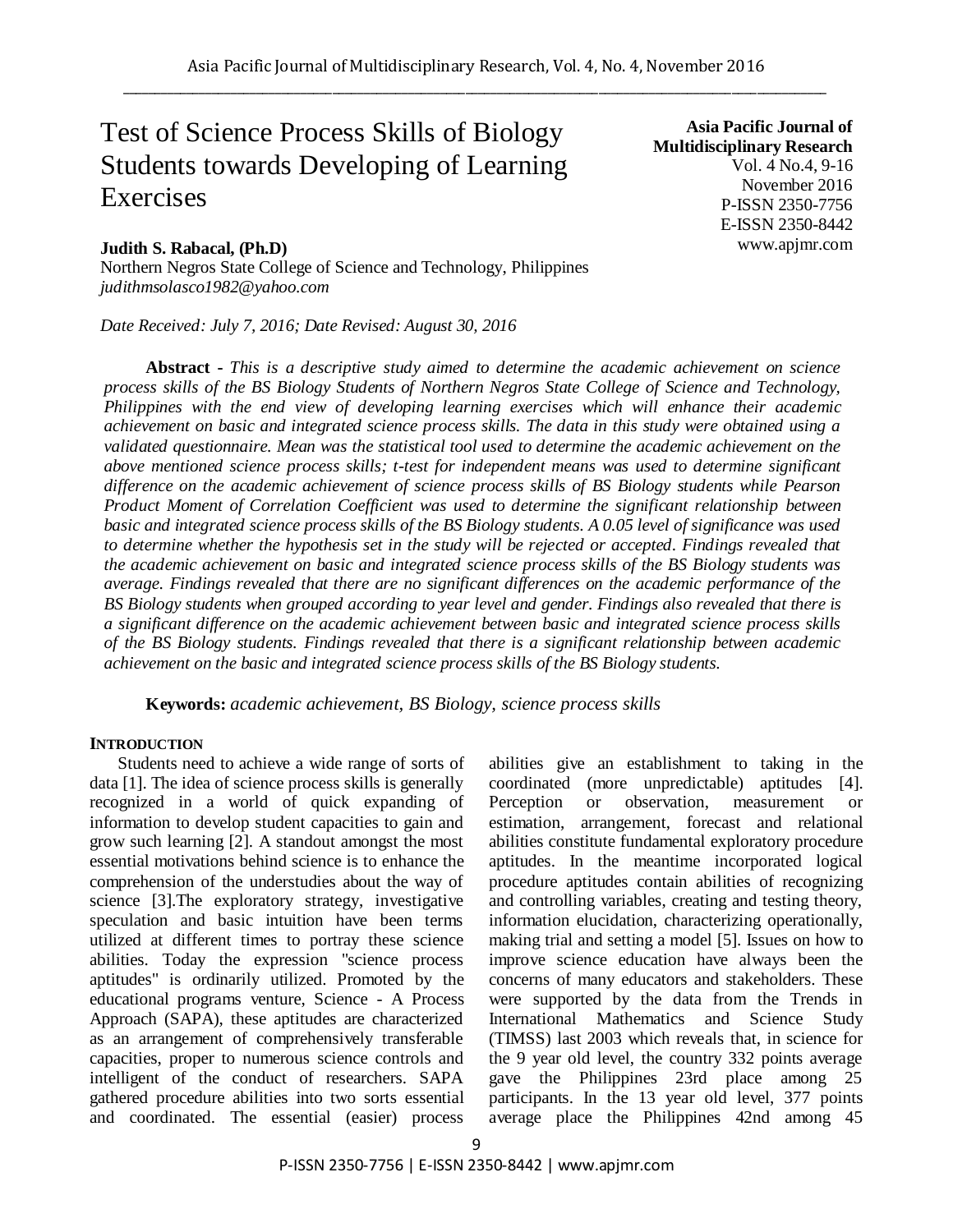participants [6]. These data reflected that science education in the Philippine are far from other nations in the world. These scenario triggered educators and educationist to look for solutions on how to improve the pressing problems. On the other hand, Bajaj (2004) emphasizes that there is a strong belief that child who is properly introduced to science through various skills will find the skills useful throughout life [7]. Akinbobola and Afolabi, [8]stated that it is important that for science learning to be significant and applicable, it should satisfactorily mirror the way of science, procedure situated as well as output oriented .A study done by Ergul, Simsekli, Calis, Ozdilek, Gocmencelebi, and Sanli [9] have demonstrated that the utilization of inquiry- based teaching techniques essentially develop students science procedure abilities.

#### **OBJECTIVES OF THE STUDY**

This research aimed to determine the academic achievement on science process skills of Bachelor of Science in Biology Students of Northern Negros State College of Science and Technology as basis for development of learning exercises.

More specifically, it attempted to determine the academic achievement on basic and integrated science process skills of Bachelor of Science in Biology Students; test the difference on the academic achievement on the basic and integrated science process skills of Bachelor of Science in Biology Students when grouped according to year level and gender and test relationship on the academic achievement between basic and integrated science process skills of the BS Biology students.

# **MATERIALS AND METHODS**

Descriptive method of research was utilized in this study. The respondents of the study were the total population of the BS Biology students, 11 are males and 64 are females Bachelor of Science in Biology students of the Northern Negros State College of Science and Technology, Philippines (NONESCOST). They were all selected as respondents or subjects.

# **Data-Gathering Instrument**

To determine the academic achievement on the basic and integrated science process skills of the first year and second year Bachelor of Science in Biology students, the content and face validated instrument was utilized. The test consisted of 30 basic science process skills and 25 integrated science process skills test items. Questions 1-5 are observing; 6-10 are inferring; 11-15 are measuring; 16-20 are communicating; 21-25 are classifying; 26-30 are predicting; 31-35 controlling variables; 36-40 defining operationally; 41-45 formulating hypotheses; 46-50 interpreting data and 51-55 are experimenting. The researcher utilized a multiple choice test with four alternatives for the respondents to choose from. The development of the performance test follows certain phases: These are: 1) planning; 2) preparing the test items; 3) trying-out the test items; and 4) evaluating the instrument.

# **I. Planning the Test**

# **A. Setting-Up Behavioral Objectives**

In this study the following are the objectives which the researcher considered in developing the test: 1) measuring BS Biology students' level of basic and integrated science process skills; 2) diagnosing BS Biology students' strengths and weaknesses in the basic and integrated science process skills.

# **B. Constructing Table of Specification**

From the objectives/purposes of the study, level of performance in the basic and integrated science process skills is the concern of the test. A one – way grid table of specifications was used by the researcher. The content areas, number of test items, item placement, and the percentage of each item composed the one- way grid table of specification prepared by the researcher. Items of the test were distributed to the topics included in the test.

# **II. Preparing the Test Items**

In selecting the appropriate item format, the researcher adapted a multiple-choice test, which consisted of a problem and a list of possible answers. The item was stated either as a direct question or as an incomplete statement. The suggestion answers are the alternatives, or choices, or options - one of which is the key and the rest are distracters. One of the rules in the test construction is that the distracters should be plausible enough.

The multiple choice format was preferred on the basis of its advantages such as: a) its ability to provide for adequate sampling; b) its ability to provide for good item pool; c) the relative ease in the test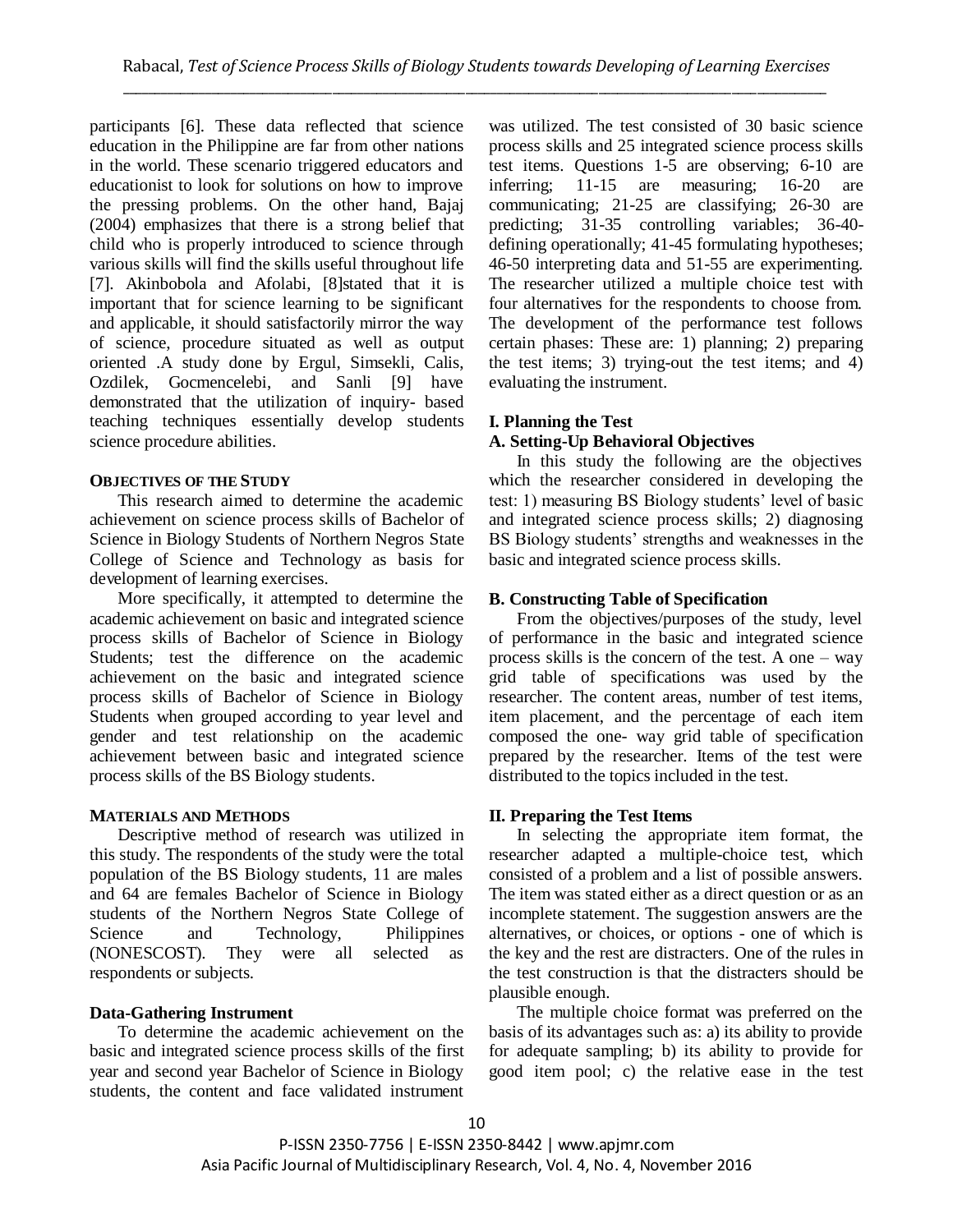administrations; d) the economy of time in scoring; and e) the reliability of scoring.

# **Writing the Test Items**

This stage was devoted to the construction of individual items based on the one-way grid table of specifications. In framing items for the content areas, the researcher read and scan books in science which deals with the science process skills as well as the teaching of it and other related references; informal consultation with science teachers in the high school and college focusing on the questions regarding content areas and degree of difficulty. One hundred ten items with four options were written that is twice than the target of 55 items.

#### **B. Editing the Test Items**

Mehrens (1973) contends that very seldom is an item right. A classroom teacher or a professional is fortunate enough to prepare a test item that does not require at least some slight revision. With this purpose, the researcher undertook editing the prepared test items so that she may be able to see some errors that she may have originally missed when she reads the item just after writing it. The researcher's fellow teachers teaching science and the researcher's thesis adviser who has some expertise in test construction does the editing of the test items prepared. They looked into the test for possible suggestions for improving the test items.

# **III. Trying-out the Test**

In the tryout of the test 50 BSE I college students were requested to take the try-out of the test. In the try-out of the test, BSE I college students who have taken biology as a subject were supplied with questionnaire where they are instructed to encircle the letter that corresponds to the correct answer. They were informed that they are not under time pressure.

# **A. Item Analysis**

After scoring the test papers, each item was evaluated by estimating the item difficulty, assessing the discriminating power of each item and the effectiveness of each alternative. Item difficulty and item discrimination are often used as a criterion for the selection and refinement of test items.

The item analysis of the test will follow the Upper-Lower Index Method.

After the item analysis, the following table of equivalent was used in interpreting the difficulty index:

 $0.00-0.20$  = Very Difficult

 $0.21 - 0.80$  = Moderately Difficult

 $0.81 - 1.00 = \text{Very Easy}$ 

In this study, marginal items with moderate difficulty will be retained, but improved. Items needed revision and improvement will be retained, while those, which were not good items, were rejected.

# **IV. Evaluating the Test**

After the final form were administered and scored, the researcher proceeded to the evaluation of the instruments by determining the research instruments validity and reliability index.

#### **Validity**

Two types of validation, content and face were used to determine the validity of the research instrument. According to Thorndike and Hagen (1983), validity is the stability of the test for its purposes. It must yield the kind of result it needs. A test is valid if it yields scores that help accomplish the purpose for which it was intended.

The same author stated that a teacher's own test has content validity to the extent that wise and thoughtful analysis of scores objectives has been made in the blueprint, and care, skill, and ingenuity has been used in the blueprint.

In constructing this test, the researcher based the test items on the course syllabus, teacher's guide, textbooks and manuals used for this subject. Jury validation was used in this study. Experts in the field of science were asked to evaluate each of the items in the test, whether or not items reflect what it intends to measure.

The jury validation shows that developed science process skills performance test is valid to a very high degree with the mean of 3.62.

# **B. Reliability**

Reliability as defined by Sevilla (1990) is the degree of consistency and precision a measuring instrument demonstrates. In this study, the research instrument reliability was determined using KR 21.

The obtained reliability of the test was 0.72. This shows that the developed test items are reliable to a high degree.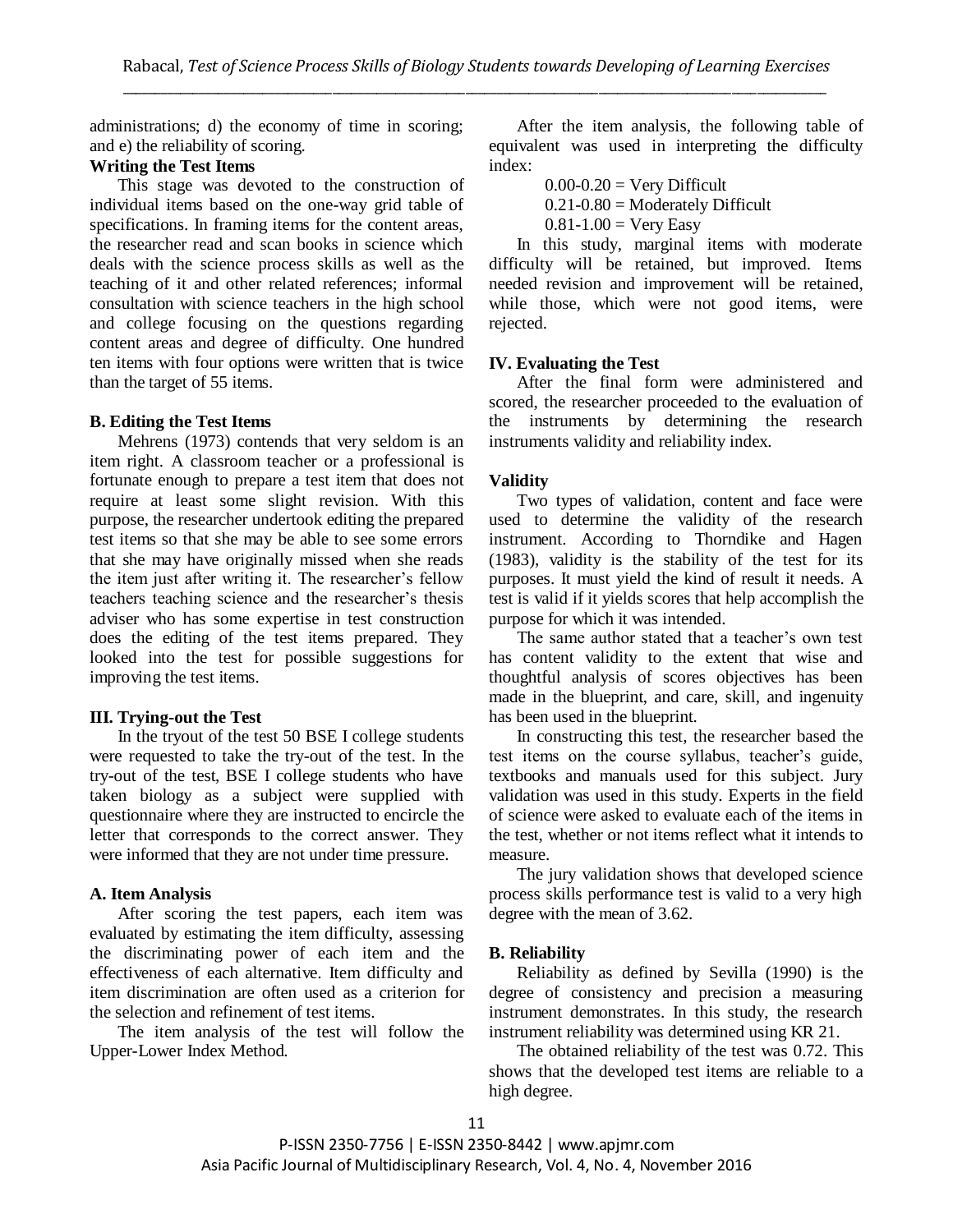#### **Data-Gathering Procedure**

In the conduct of the study, permission from the office of the academic affairs of NONESCOST was asked for the conduct of the research instruments to the target respondents.

After the permit was granted, the researcher reproduced copies of the questionnaires and conducted it to the first year and second year BS Biology students of NONESCOST. The conduct and retrieval of the research instrument lasted for a week. The conduct started from the first year then the second year. After a week, the questionnaires were retrieved and the data were tallied, tabulated, analyzed, and interpreted according to the specific problem, and hypotheses set forth in this investigation.

#### **Analysis of Data**

To describe the academic achievement on the basic and integrated science process skills of the BS Biology students, the score and its interpretation below was used.

| <b>Score</b>  | Interpretation |
|---------------|----------------|
| $4.01 - 5.00$ | Very High      |
| $3.01 - 4.00$ | High           |
| $2.01 - 3.00$ | Average        |
| $1.01 - 2.00$ | Low            |
| $0.00 - 1.00$ | Very Low       |

However, to describe the academic achievement on the basic and integrated science process skills of the BS Biology students when taken as a whole, the score and its interpretation below was used.

| А. | <b>Basic Science Process Skills</b>         |                       |
|----|---------------------------------------------|-----------------------|
|    | Score                                       | <b>Interpretation</b> |
|    | $24.01 - 30.00$                             | Very High             |
|    | $18.01 - 24.00$                             | High                  |
|    | $12.01 - 18.00$                             | Average               |
|    | $6.01 - 12.00$                              | Low                   |
|    | $0.00 - 6.00$                               | Very Low              |
|    | <b>B.</b> Integrated Science Process Skills |                       |
|    | Score                                       | <b>Interpretation</b> |
|    | $20.01 - 25.00$                             | Very High             |
|    | $15.01 - 20.00$                             | High                  |
|    |                                             |                       |
|    | $10.01 - 15.00$                             | Average               |
|    | $5.01 - 10.00$                              | Low                   |

#### **Statistical Analysis of the Data**

In the process of the data obtained through the questionnaires, the researcher utilized the following descriptive and inferential statistics:

Mean, t-test and Pearson Product Moment of Correlation Coefficient (PPM) was used.

All computation in the statistical analysis of the data was done using computer process statistics.

#### **RESULTS AND DISCUSSION**

| Table 1. Academic Achievement on Basic Science          |
|---------------------------------------------------------|
| <b>Process Skills of Bachelor of Science in Biology</b> |
| <b>Students</b>                                         |

| <b>Basic Science</b><br><b>Process Skills</b> | Mean  | Sd   | <b>Interpretation</b> |
|-----------------------------------------------|-------|------|-----------------------|
| Observing                                     | 2.45  | 1.14 | Average               |
| Classifying                                   | 2.27  | 1.15 | Average               |
| Predicting                                    | 2.79  | 1.28 | Average               |
| Inferring                                     | 1.95  | 1.09 | Low                   |
| Measuring                                     | 2.56  | 1.06 | Average               |
| Communicating                                 | 4.04  | 0.78 | Very High             |
| <b>Overall Mean</b>                           | 16.06 | 0.57 | Average               |

Result shows on the table presented above revealed that the academic achievement on basic process skills of the B.S Biology students is average as indicated by the overall mean score of 16.06 with the  $Sd = 0.57$ . On the other hand when each of the skills is considered BS Biology students have low academic achievement on basic science process skills in inferring ( $M = 1.95$ ,  $Sd = 1.09$ ) while very high in communicating  $(M = 4.04, Sd = 0.78)$ . Furthermore, the result revealed that they have average level of basic science process skills in observing  $(M = 2.45)$ , Sd =1.14), measuring  $(M = 2.56, Sd = 1.06)$ , classifying ( $M = 2.27$ ,  $Sd = 1.15$ ), and predicting (M  $=2.79$ , Sd  $=1.28$ ). Generally, the result reflected that BS Biology students have skills in basic science processes, but the skills they developed was far from what are expected of them as BS Biology students. They should have mastery of these skills since these are prerequisites of the integrated science process skills, a more complex skill than the basic science process skills.

However, the very high result in communicating revealed that first year and second year BS Biology students have skills in using spoken and written words, graphs, drawings and diagrams to share information and ideas with others. This means that they know how to read and interpret graphs, drawing and diagrams related science processes. They likewise know how to share these ideas and information to others.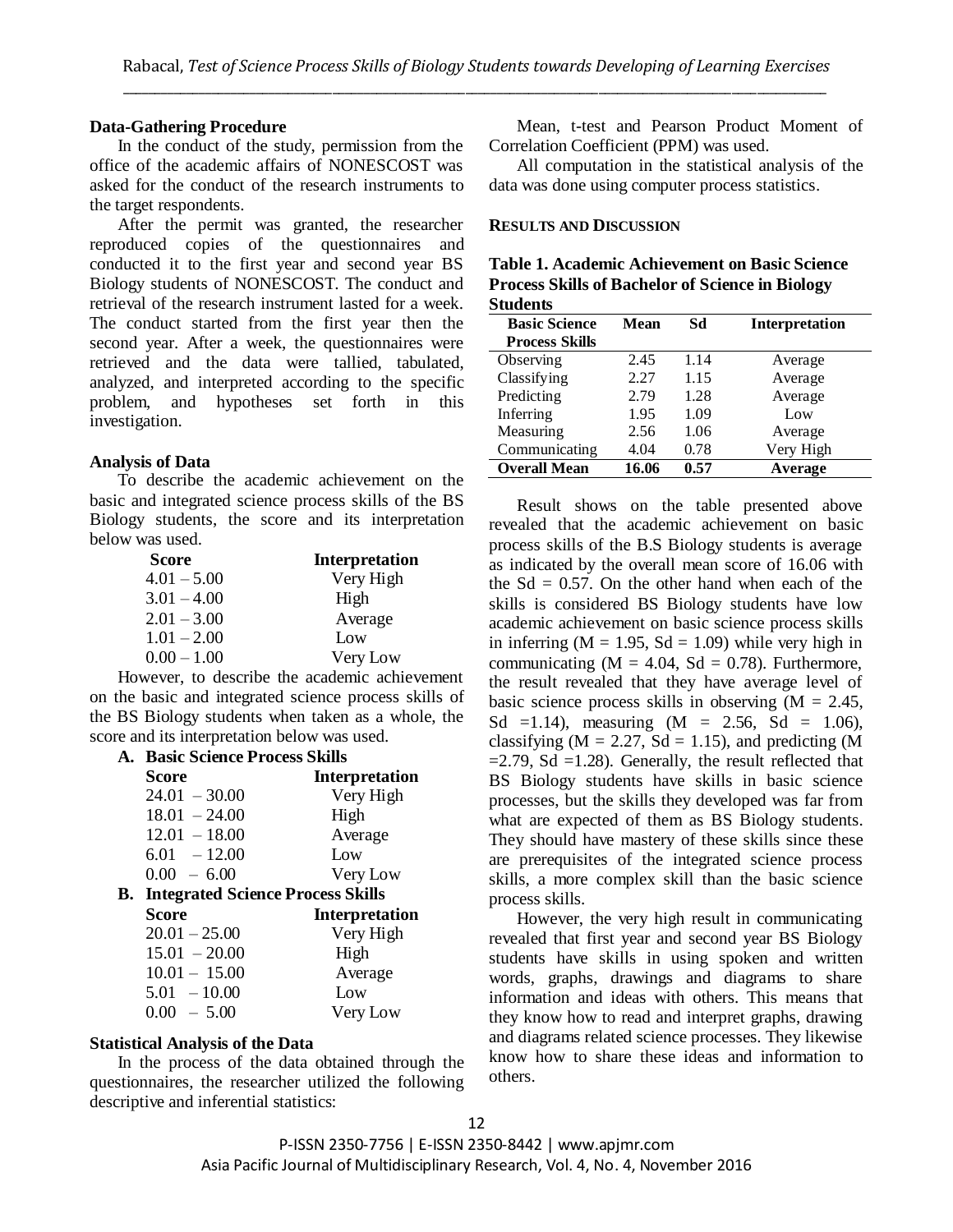These responses of the respondents were supported by Padilla's idea which opines that scientific findings have little value if they are not shared with others. Padilla added that communicating as a skill serves as a link between science and the language art. It brings observation, classification, and measurement skills together to report to others what has been found by experimentation.

Padilla added that communicating as a skill serves as a link between science and the language art. It brings observation, classification, and measuring skills. Rivas [11] called attention to that Filipino understudies need dominance of the fundamental abilities in subjects like Math, English and Science [10]. In another study by Pontaoe, s refered to by Escano said that the achievement of students in the majority of the abilities were low. She presumed that students ought to be presented to science exercises such a testing, measuring, deciphering information, and so forth that will help in the improvement of the students aptitudes. Besides, as Martin (2006) called attention to, science adapting fundamentally includes acing the procedure. Kids ought to learn science in a way like the way researchers really do science [12].

Result shows that the academic achievement on the integrated process skills of Bachelor of Science in Biology students as a whole was average as indicated by the overall mean score of 11.96 with the standard deviation of 0.53. However, when each of integrated

process skills was considered, BS Biology students' academic performance on integrated process skills was average in controlling, interpreting data, and experimenting. This is supported by the obtained mean scores of 2.64, 2.79, and 2.80, with the standard deviations of 1.09, 0.95, and 1.04, respectively.

|  | Table 2. Academic Achievement on Integrated Science              |  |
|--|------------------------------------------------------------------|--|
|  | <b>Process Skills of Bachelor of Science in Biology Students</b> |  |

|                           | I TOCESS SKIILS OF DACTICION OF SCIENCE IN DIOTOGY SUBJENTS |      |                       |  |  |  |  |
|---------------------------|-------------------------------------------------------------|------|-----------------------|--|--|--|--|
| <b>Integrated Science</b> | Mean                                                        | Sd   | <b>Interpretation</b> |  |  |  |  |
| <b>Process Skills</b>     |                                                             |      |                       |  |  |  |  |
| Controlling variables     | 2.64                                                        | 1.09 | Average               |  |  |  |  |
| Defining Operationally    | 1.73                                                        | 0.93 | Low                   |  |  |  |  |
| Formulating Hypothesis    | 2.00                                                        | 1.09 | Low                   |  |  |  |  |
| <b>Interpreting Data</b>  | 2.79                                                        | 0.95 | Average               |  |  |  |  |
| Experimenting             | 2.80                                                        | 1.04 | Average               |  |  |  |  |
| <b>Overall Mean</b>       | 11.96                                                       | 0.53 | Average               |  |  |  |  |

The result presented in Table 2 revealed that their integrated science process skills were not very satisfactory. Their responses were almost the same as the basic science process skills which means that they cannot go far behind integrated science process skills since basic science process skills is the prerequisite of the integrated science process skills. This further means that they need to master basic science process skills because they can use these skills as they go along with the integrated science process skills.

| Droiogy buddents when Grouped According to Fear Lever<br><b>Basic Science</b> | <b>Respondents</b>      | <b>Mean</b> | Sd   |         | $\mathbf{p}$ - | <b>Interpretation</b>  |
|-------------------------------------------------------------------------------|-------------------------|-------------|------|---------|----------------|------------------------|
| <b>Process Skills</b>                                                         |                         |             |      | ratio   | value          |                        |
| Observing                                                                     | $1^{\rm st}\, {\rm Yr}$ | 2.41        | 1.2  | 0.08    | 0.94           | Not Significant        |
|                                                                               | $2^{nd}$ Yr             | 2.39        | 1.10 |         |                |                        |
| Inferring                                                                     | $1^{\rm st}$ $\rm{Yr}$  | 1.92        | 1.1  | $-0.53$ | 0.60           | Not Significant        |
|                                                                               | $2^{nd}$ Yr             | 2.06        | 1.07 |         |                |                        |
| Measuring                                                                     | $1^{\rm st}$ Yr.        | 2.67        | 1.15 | 1.13    | 0.26           | Not Significant        |
|                                                                               | $2^{nd} Y$              | 2.39        | 0.96 |         |                |                        |
| Communicating                                                                 | $1st$ Yr                | 4.18        | 0.68 | 2.01    | 0.05           | Significant            |
|                                                                               | $2^{nd}$ Yr             | 3.83        | 0.81 |         |                |                        |
| Classifying                                                                   | $1^{\rm st}$ Yr.        | 1.95        | 1.21 | $-2.82$ | 0.01           | Significant            |
|                                                                               | $2nd$ Yr                | 2.69        | 1.06 |         |                |                        |
| Predicting                                                                    | $1st$ Yr                | 3.03        | 1.37 | 2.15    | 0.04           | Significant            |
|                                                                               | $2nd$ Yr                | 2.42        | 1.05 | 0.43    | 0.63           |                        |
| As a Whole                                                                    | $1st$ Yr.               | 16.15       | 3.75 |         |                | <b>Not Significant</b> |
|                                                                               | $2^{nd}$ Yr             | 15.78       | 2.9  |         |                |                        |

**Table 3. Differences on the Academic Achievement on Basic Science Process Skills of Bachelor of Science in Biology Students when Grouped According to Year Level**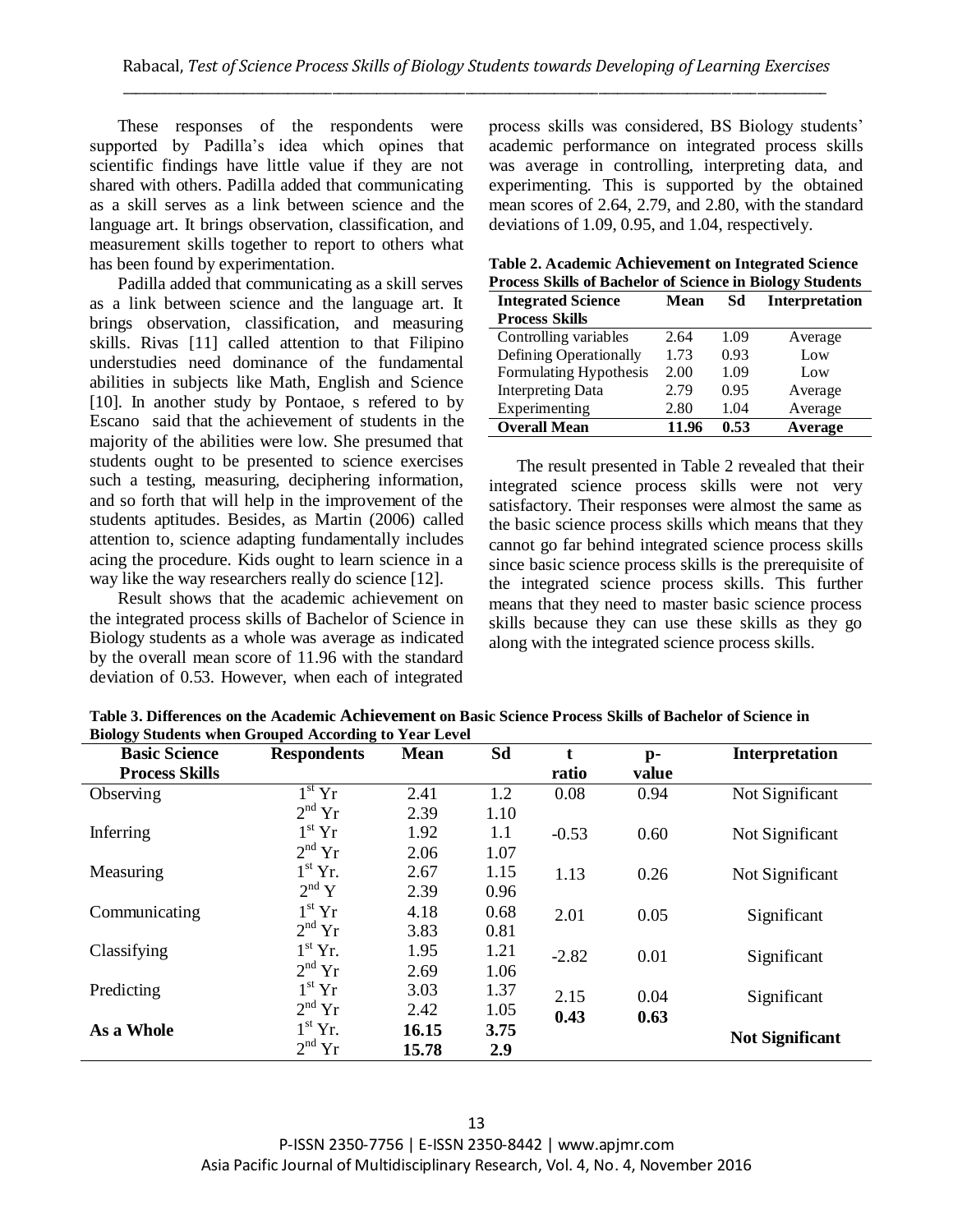Result demonstrates that there is no significant differences on the academic achievement on the basic science processes of the BS Biology students when each of the basic science processes was taken as a whole. This is supported by the t-ratio of 0.43 at  $p =$ 0.63. This obtained probability ratio is smaller than the 0.05 level of significance; a hypothesis which expresses that there is no significant difference on the basic or fundamental science process skills of the first year and second year BS Biology students is therefore accepted. This means that the two groups of respondents do not differ significantly in the academic achievement.

However, when each of the basic science process skills were considered, significant differences were noted between the academic performance on basic science process skills of the first year and second year BS Biology students in terms of communicating, classifying, and predicting as shown by the t-ratios of 2.01, -2.82, and 2.15 at probability values of 0.05, 0.01, and 0.04, respectively which means that the two groups of respondents differ significantly in communicating, classifying, and predicting. Differences were in favor for the first year in communicating and predicting but not in classifying. The result of this study negates the findings of the study of (Ozgelen, 2012), which indicates huge contrasts between 6th (age of twelve) and seventh (age of thirteen) students evaluation at private and government funded schools. This distinction can be clarified by essential understudies' formative levels as indicated by Piagetian hypothesis. Piaget asserted a positive relationship between's kids' mental limit for preparing data and their ages. [13].

As presented in Table 4, no significant differences on the academic achievement on basic science process skills of the BS Biology students when grouped according to gender. This is supported by the t-ratio of 0.18 at  $p = 0.85$ . This obtained probability value is smaller than the 0.05 level of significance; hypothesis which states that there is no significant differences on the academic achievement on the basic science process skills of the first BS Biology students when grouped according to gender is therefore accepted. This means that the gender of the respondents do not differ significantly in the academic performance on their basic science process skills.

Result shows that when t-test for independent mean was used to determine significant differences on the academic achievement on the integrated science process skills of the first year and second year BS Biology students, the test yielded a t-ratio of 1.27 at p  $= 0.21$ . Since the obtained p-value is lesser than the 0.05 level of significance, hypothesis which states that there is no significant differences on the academic achievement on integrated science processes of the first year and second year BS Biology students is therefore accepted which means that first year and second year BS Biology students do not differ significantly in their integrated science process skills. The same result of no significant differences was obtained when each of the integrated science process skills was considered. The results of no significant differences of the first year and second year BS Biology students possess the same academic performance on skills.

| <b>Basic Science Process Skills</b> | <b>Respondents</b> | <b>Mean</b> | Sd   | t-ratio | p- value | <b>Interpretation</b>  |
|-------------------------------------|--------------------|-------------|------|---------|----------|------------------------|
| Observing                           | М                  | 2.41        | 1.20 | 0.08    | 0.94     | Not Significant        |
|                                     | F                  | 2.39        | 1.10 |         |          |                        |
| Inferring                           | M                  | 1.92        | 1.10 | $-0.53$ | 0.60     | Not Significant        |
|                                     | F                  | 2.06        | 1.07 |         |          |                        |
| Measuring                           | M                  | 2.67        | 1.15 | 1.13    | 0.26     | Not Significant        |
|                                     | F                  | 2.39        | 0.96 |         |          |                        |
| Communicating                       | M                  | 4.18        | 0.68 | 2.01    | 0.05     | Significant            |
|                                     | F                  | 3.83        | 0.81 |         |          |                        |
| Classifying                         | M                  | 1.95        | 1.21 | $-2.82$ | 0.01     | Significant            |
|                                     | F                  | 2.69        | 1.06 |         |          |                        |
| Predicting                          | M                  | 3.03        | 1.37 | 2.15    | 0.04     | Significant            |
|                                     | F                  | 2.42        | 1.05 |         |          |                        |
| As a Whole                          | M                  | 16.15       | 3.75 | 0.43    | 0.63     | <b>Not Significant</b> |
|                                     | F                  | 15.78       | 2.09 |         |          |                        |

**Table 4. Differences on the Academic Achievement on Basic Science Process Skills of the BS Biology Students when Grouped According to Gender**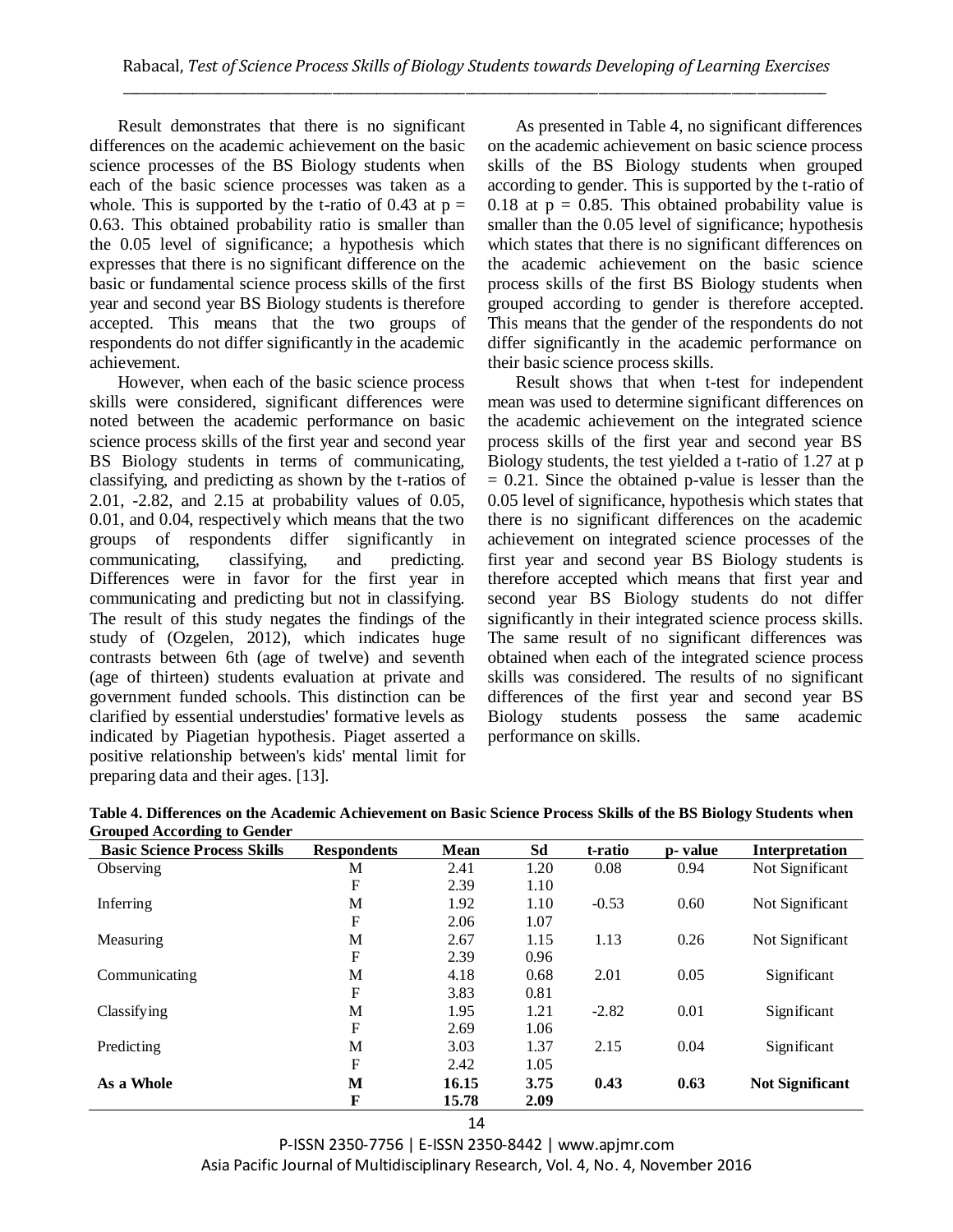| 'ອະ<br><b>Integrated Science</b> | <b>Respondents</b>            | <b>Mean</b> | Sd   | df | t-ratio | p-value | Interpretation  |
|----------------------------------|-------------------------------|-------------|------|----|---------|---------|-----------------|
| <b>Process Skills</b>            |                               |             |      |    |         |         |                 |
| <b>Controlling Variables</b>     | $\overline{1}^{\text{st}}$ Yr | 2.72        | 1.30 | 73 | 0.74    | 0.46    | Not Significant |
|                                  | $2^{nd}$ Yr                   | 2.53        | 0.88 |    |         |         |                 |
| Defining Operationally           | $1^{\rm st}$ Yr               | 1.92        | 0.96 | 73 | 1.86    | 0.07    | Not Significant |
|                                  | $2^{nd}$ Yr                   | 1.53        | 0.88 |    |         |         |                 |
| Formulating Hypothesis           | $1st$ Yr.                     | 2.10        | 1.19 | 73 | 0.85    | 0.40    | Not Significant |
|                                  | $2^{\text{nd}}$ Y             | 1.89        | 0.98 |    |         |         |                 |
| Interpreting Data                | $1^{\rm st}$ Yr               | 2.95        | 1.05 | 73 | 1.18    | 0.24    | Not Significant |
|                                  | $2nd$ Yr                      | 2.69        | 0.79 |    |         |         |                 |
| Experimenting                    | $1st$ Yr.                     | 2.69        | 1.03 | 73 | $-1.15$ | 0.26    | Not Significant |
|                                  | $2nd$ Yr                      | 2.97        | 1.08 |    |         |         |                 |
| As a Whole                       | $1st$ Yr                      | 12.38       | 2.56 | 73 | 1.27    | 0.21    | Not Significant |
|                                  | $2nd$ Yr                      | 11.61       | 2.70 |    |         |         |                 |

**Table 5. Differences on the Academic Achievement on Integrated Science Process Skills of Bachelor of Science in Biology Students when Grouped According to Year Level**

**Table 6. Differences on the Academic Performance on Integrated Science Process Skills of Bachelor of Science in Biology Students when Grouped According to Gender**

| $\tilde{ }$<br><b>Integrated Science</b> | <b>Respondents</b> | <b>Mean</b> | Sd   | df | t       | $p-$  | Interpretation  |
|------------------------------------------|--------------------|-------------|------|----|---------|-------|-----------------|
| <b>Process Skills</b>                    |                    |             |      |    | ratio   | value |                 |
| <b>Controlling Variables</b>             | Male               | 2.45        | 0.82 | 73 | $-0.50$ | 0.61  | Not Significant |
|                                          | Female             | 2.64        | 1.15 |    |         |       |                 |
| Defining Operationally                   | Male               | 1.72        | 1.10 | 73 | $-0.73$ | 0.94  | Not Significant |
|                                          | Female             | 1.75        | 0.92 |    |         |       |                 |
| Formulating Hypothesis                   | Male               | 2.18        | 0.98 | 73 | 0.47    | 0.63  | Not Significant |
|                                          | Female             | 2.01        | 1.09 |    |         |       |                 |
| Interpreting Data                        | Male               | 3.18        | 0.75 | 73 | 1.48    | 0.14  | Not Significant |
|                                          | Female             | 2.73        | 0.94 |    |         |       |                 |
| Experimenting                            | Male               | 3.09        | 0.83 | 73 | 1.10    | 0.27  | Not Significant |
|                                          | Female             | 2.71        | 1.06 |    |         |       |                 |
| As a Whole                               | <b>Male</b>        | 2.52        | 0.52 | 73 | 0.89    | 0.37  | Not Significant |
|                                          | <b>Female</b>      | 2.37        | 0.53 |    |         |       |                 |

Result shows that when t-test for independent mean was used to determine significant differences on the academic performance on the integrated science process skills of the BS Biology students when grouped according to gender, the test yielded a t-ratio of 0.89 at  $p = 0.37$ . Since the obtained p-value is lesser than 0.05 level of significance, hypothesis which states that there is no significant differences on the academic achievement on integrated science process skills of the BS Biology students when grouped according to gender is therefore accepted which means that male and female BS Biology students do not differ significantly in their integrated science process skills. The same result of no significant differences was obtained when each of the integrated science process skills was considered. The results of no significant differences of the male and female BS Biology students possess the same academic performance on skills. Findings of this study

affirms the result of the study conducted by Chaguna and Yango, (2008), which indicates that the analysis of variance shows that the computed F-ratio of 0.010 is less than the tabled F-value of 4.41 at .05 level of significance. This means that there are no significant differences in the level of science process skills proficiency according to gender. This suggests both male and female show the same capability level in science process abilities [14].

**Table 7. Relationship Between BS Biology Students' Basic and Integrated Science Process Skills**

| <b>Variables</b>       | N  | t-    | p-    | Interpretation |
|------------------------|----|-------|-------|----------------|
| <b>Correlated</b>      |    | value | value |                |
| <b>Basic Science</b>   |    |       |       |                |
| <b>Process</b>         |    |       |       |                |
| Skills and             | 75 | 0.58  | 0.001 | Significant    |
| Integrated             |    |       |       |                |
| <b>Science Process</b> |    |       |       |                |
| <b>Skills</b>          |    |       |       |                |